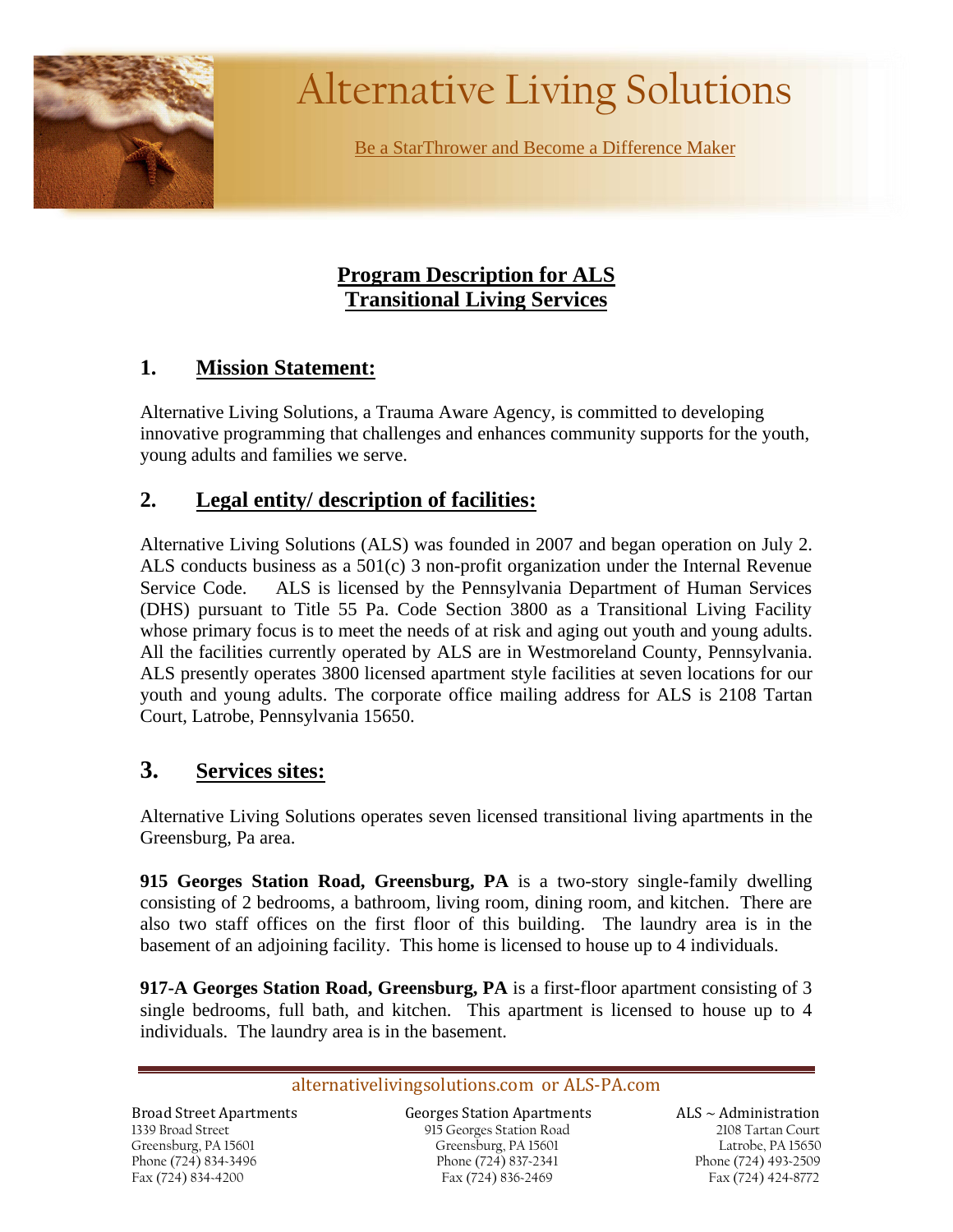**917-B Georges Station Road, Greensburg, PA** is a second-floor apartment consisting of 3 single bedrooms, full bath, and kitchen. This apartment is licensed to house 3 individuals. The laundry area is in the basement.

**921 Twin Run, Georges Station Road, Greensburg, PA** is a one-story single-family dwelling consisting of 4 single bedrooms, 2 bathrooms, a large living room and kitchen with the laundry area in the basement. This facility is licensed to house up to 4 individuals.

**1339-A Broad Street, Greensburg, PA** is a first-floor apartment consisting of 2 bedrooms, bathroom, living room and kitchen. The laundry area is in the basement. This apartment is licensed to house up to 4 individuals.

**1339-B Broad Street, Greensburg, PA** is a second-floor apartment consisting of 2 single bedrooms, bathroom and kitchen. The laundry area is in the basement. This apartment is licensed for 2 individuals.

**1339-C Broad Street, Greensburg, PA** is a third-floor apartment consisting of 3 bedrooms, bathroom and kitchen. The laundry area is in the basement. This apartment is licensed to house up to 4 individuals.

## **4. Best practice objectives and activities:**

ALS subscribes to the Daniel Memorial best practice protocols for enhanced independent living programs for young adults. Upon admission, the tutor administers to each individual a pre-test life skills assessment (fourteen categories) to establish a baseline for their individualized skills plan. There is ongoing instruction and review of their skills plan to reinforce their strengths and to identify additional needs for successful attainment of their goals. Intermediate-tests are offered (ninety days) to measure competency improvement with a computer-generated skills plan being periodically updated. A client may test out with a high competency score. Under ideal discharge planning conditions, a post test may be given at the time of discharge as a measure of progress.

The program objectives, activities and associated outcomes for ALS individuals are in large part tailored by the uniqueness of our residents. ALS serves an older adolescent and young adult population, ages 16 to 20. All have been adjudicated / co-adjudicated delinquent or dependent, many of whom are unable to return to their homes. Therefore, ALS individuals are required to obtain the skill sets necessary to become independent by the time the Court's jurisdiction concludes.

The primary facility objective of ALS is to develop a positive community culture for each of its sites. In doing so, ALS individuals are required to advance their competencies in the areas of pro-social skills, emotional and behavioral stability in an ongoing effort to become productive members of society. ALS is committed to aiding our individuals in advancing their skills and competencies in the five principal domains of pro-social skills, moral reasoning, academic or vocational proficiencies, workforce development, and independent living skills. The anticipated outcome for ALS individuals is to achieve the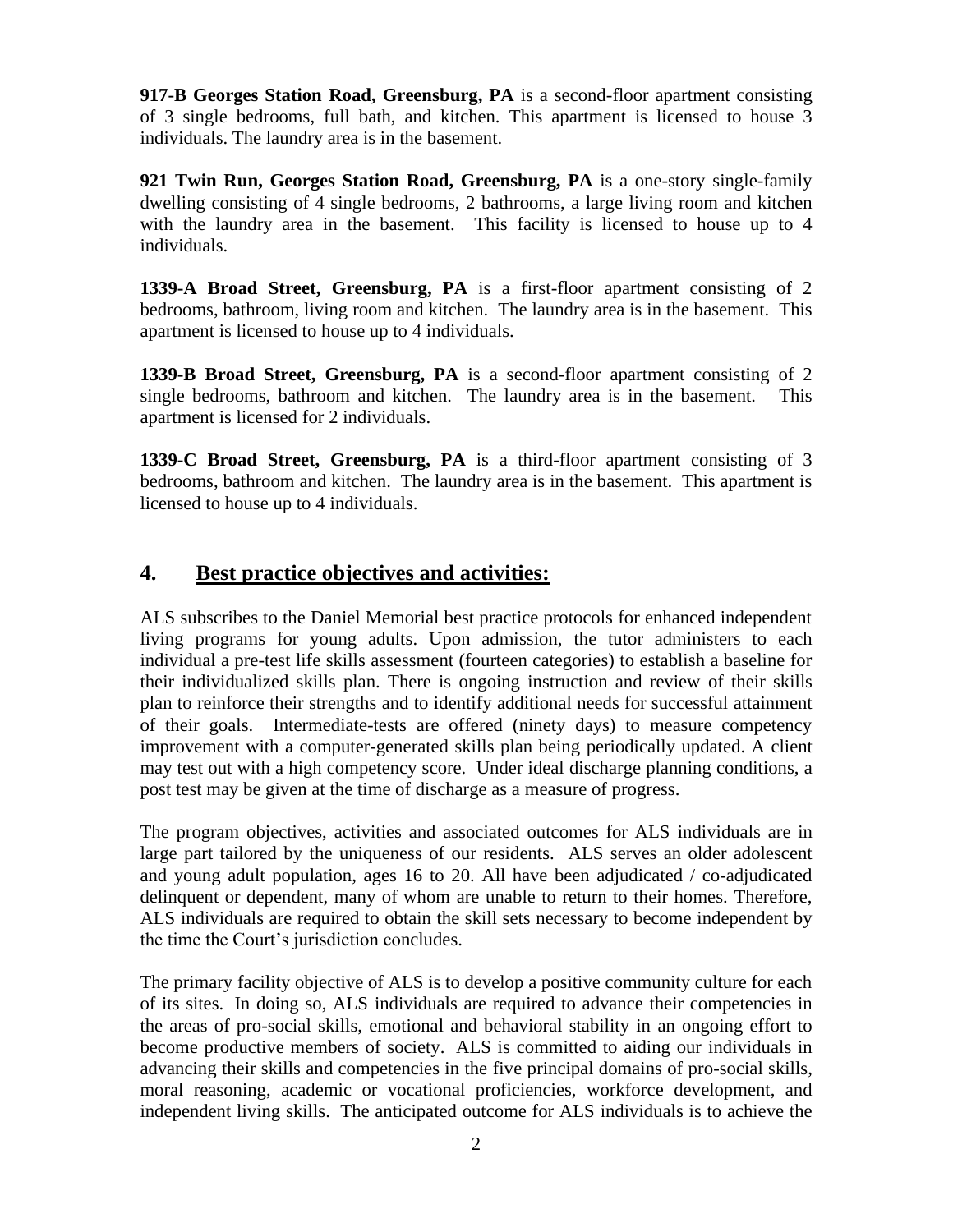skills necessary to become an independent and productive member of society. All staff are trained in the Prudent Parent initiative, which enhances the individuals' opportunities in the community.

# **5. The program activities that have been integrated into the ALS system of care in order to accomplish its objectives are as follows:**

**Education / Vocational Training** – ALS individuals participate in the public education system. ALS students attend either the Greensburg Salem or Hempfield Area School Districts or their alternative school components. ALS students are eligible to participate in school sports, activities, and functions. ALS individuals who wish to pursue a GED can do so by attending classes at various community sites or at the community college level. Finally, ALS individuals who qualify are eligible to attend college classes at the Westmoreland County Community College or local universities which are located within several miles of all our facilities. ALS also offers remedial tutoring through Title 1 programing.

**Counseling** – ALS does not permit unconventional treatment modalities. All court ordered treatment and counseling services are obtained via outside providers. Prevailing research indicates that youth can benefit from Cognitive Behavioral Therapy (CBT), Motivational Interviewing (MI), Prudent Parent, and Post Traumatic Stress Disorder (PTSD) interventions. The ALS Clinical Director utilizes these best practices approach with the clients. All youth can attend CBT groups with the Clinical Director where they may learn how to identify thinking errors and common mental mistakes as a means of taking responsibility for their behaviors. Only those individuals with an identified need will participate in PTSD groups with the Clinical Director.

.

**Independent Living and Life Skill Enhancement** – ALS is a transitional living facility and a significant amount of attention is devoted to providing a means whereby individuals can develop the skills necessary to eventually "live on their own." This program activity is initiated on day one of the individual's placement because of the structure of the program. All clients live in an apartment style residential setting and are ultimately responsible for all aspects of apartment living. The specific activities associated with this portion of the ALS experience includes but is not limited to: doing laundry, planning shopping for and preparing all meals, budgeting, cleaning the inside and outside of their apartment, learning how to access public transportation, seasonal activities like cutting grass and shoveling snow, and perform minor repairs and upkeep activities within their apartment.

**Employment** – An important part of the ALS experience is developing the skills necessary to seek, obtain, and retain gainful employment. Of equal importance is enabling an individual to develop positive work habits and to learn how to properly interact within the work environment. All individuals are urged to seek gainful employment while placed at ALS and on average most of the individuals are gainfully employed at any given time.

**Positive Community Culture** – All the ALS facilities are located in community settings, so an important part of our living plan is to assist individuals in learning how to live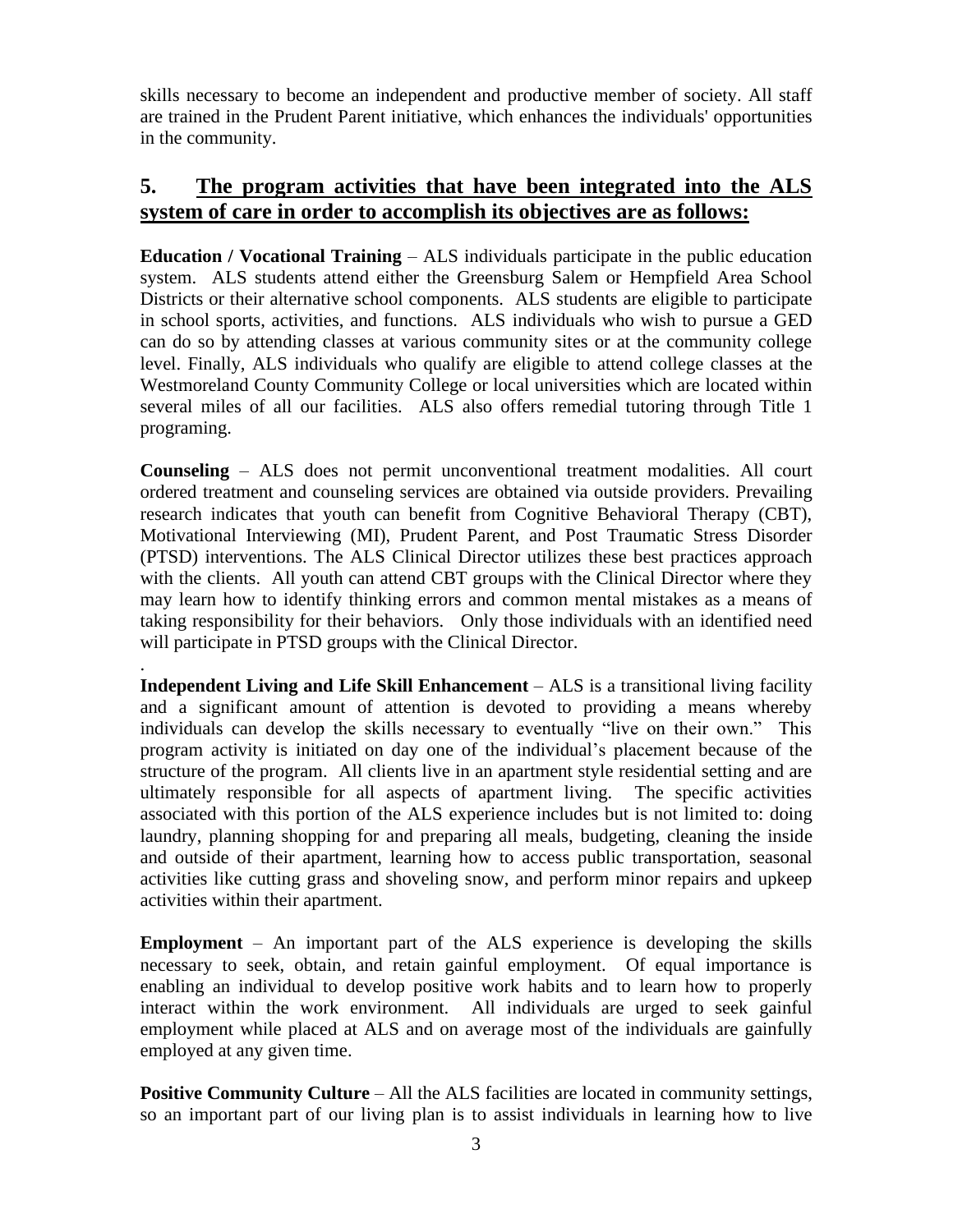harmoniously within that community setting. One of the goals for ALS individuals is to establish connections within the community whether they are through school, work, attendance at church, or recreational activities as well as developing healthy peer relationships. In doing so, ALS individuals will not only serve their best interests but also serve as positive role models for other residents in the program.

# **6. The services that are delivered directly by the agency are:**

## **Transitional Living Apartments**

**Housing, room and board** – ALS operates seven (7) transitional living sites, all of which are separately licensed by the Department of Human Services.

**Supervision** – ALS provides 24/7/365 staff availability for all its transitional living units. The level of supervision is suitable to the characteristics of independent living individuals and consistent with current DHS regulations governing the same.

**Food** - Since ALS is a transitional living facility and part of the program requirements is that the individual prepares their own meals. ALS staff assists the individuals in the development and preparation of healthy meal plans. ALS provides the resources for the purchase of the food necessary to prepare daily meals based upon the menus and budgets arranged by the individual.

**Clothing** - Each individual is expected to bathe and change cloths daily. ALS provides clothing based upon the initial county clothing allotment and individual clothing inventory. Additional clothing is purchased on an as needed basis.

**Health / Medical Care** - Upon intake each individual receives a Health and Safety Evaluation to assist in identifying any mental and/or physical concerns of the youth. If not already completed the EPSDT screening is administered. At the time of admission all health and safety concerns will be addressed in conjunction with the individual, ALS staff, and the child's family and county representative. A full physical is scheduled with the individual's health care provider.

**Educational / Vocational Services** – ALS students attend public school in either the Greensburg Salem School District or the Hempfield Area School District. ALS students attend either regular school classes or an alternative educational setting provided by the school district in which they reside. Some ALS individuals pursue their GED at either community locations or at the Westmoreland County Community College. Furthermore, ALS individuals who elect to pursue a college education may do so at the Westmoreland County Community College or one of the local universities. ALS also offers tutoring through Title 1 programing.

**Recreational/Social/Cultural Activities** – ALS individuals are members of the communities in which they reside and therefore are able to participate in recreational, social, and/or cultural activities available through their school or community within the Prudent Parent guidelines. Individuals have access to parks, walking and biking tails, theaters, movies and other similar types of activities.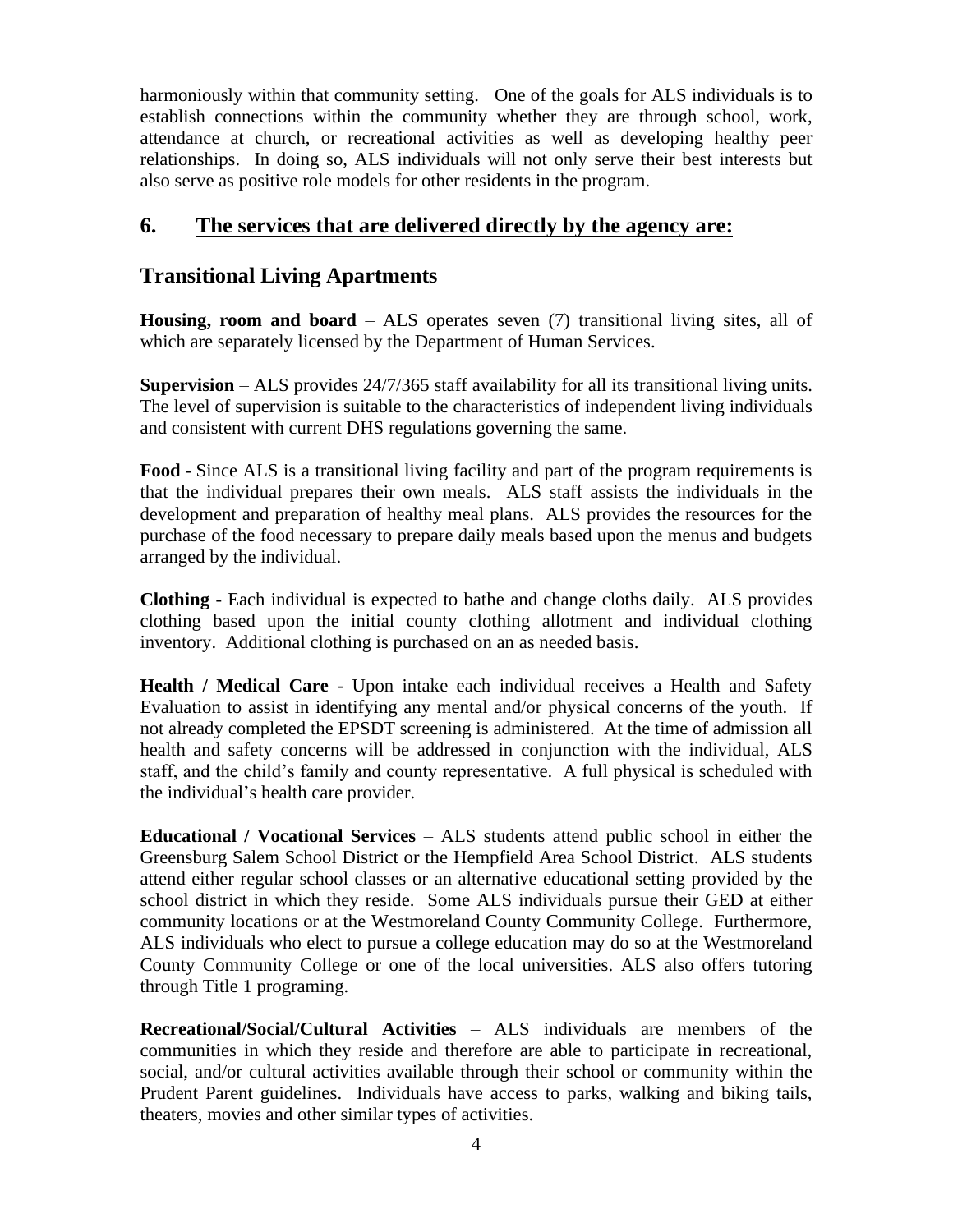**Coordination of outside services -** ALS staff work diligently in order to take full advantage of as many community-based supports as possible, therefore; individuals who are in need of behavioral or substance abuse counseling or therapy obtain these services via service providers located within the community. This approach also applies to all medical and dental services as well as other screening services required by individuals upon admission. ALS individuals are encouraged and instructed in the methods by which appointments for services are made as part of their independent living training while in our care. When necessary, ALS staff provides transportation to outside appointments as required.

## **7. Criteria and procedure for acceptance, discharges, and reports:**

ALS accepts referrals who are between 16 and 20 years of age. Individuals who are referred for placement may be adjudicated / co-adjudicated delinquent and / or dependent. ALS will consider individuals with a wide range of delinquent or dependent behaviors. Referrals with a history of mental health or substance abuse treatment will be considered for placement based upon their behaviors, service plans and goals. Likewise, potential referrals who are prescribed psychotropic or other behavior management medications will also be considered for placement. Many of the individuals who are referred for service to ALS are homeless by nature of their family circumstances (parental abandonment, incarceration of parent(s), or one or more parent(s)/guardians deceased). ALS is ideal for adjudicated individuals who are ready to "step up" from a RTF, group home or residential facility. By the very nature of these individual's risk of sex trafficking, ALS provides a safe environment and enhanced safety nets for them. ALS is ideal for those teen parents who have children and need skill development leading to the reunification with their children. ALS is appropriate for an older adolescent whose adoption has failed to materialize as planned and is now in need of transitional living facilities. Finally, we accept individuals who are covered by Act. 80 and 91 of 2012 commonly referred as dependent children who are "aging out of the system of care" or children who have requested permission from the Court to return to a system of care having been previously discharged and released from the county's custody.

Individuals who are not suitable for acceptance are those who have demonstrated aggressive behaviors in the recent past or who have been adjudicated delinquent of a felony offense involving acts of violence. Also, those individuals who require considerable levels of personal health care may not be appropriate. In addition, individuals whom require 24/7 security monitoring or who would otherwise be considered a security risk are not suitable for placement.

Referrals to ALS should be made directly to the Clinical Director (724-322-0063) or the Program Director (724-433-7229). The CEO may also be called (724-493-2509) if the previous contacts are not available.

ALS requests that at a minimum the referral information include the following documents: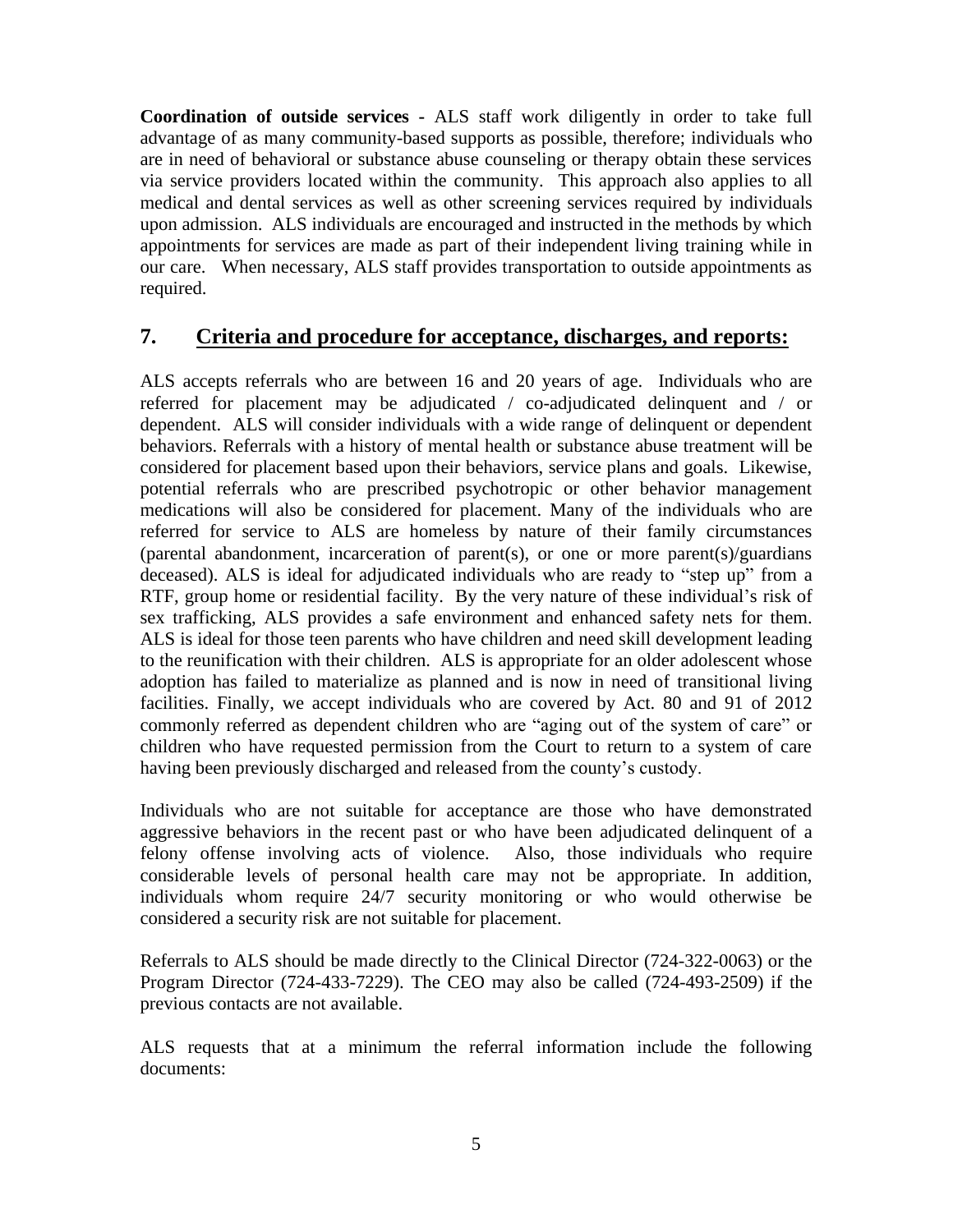Petition alleging dependency or delinquency and corresponding adjudication and dispositional order; recent social summary that includes at a minimum the individual's demographic information, along with a comprehensive history of the individual's family and their involvement with the referring agency; the County making the referral; the primary reason for the referral; and any information on referrals to other facilities where the individual was rejected for placement and the reason for the rejection. ALS also requests recent medical evaluations along with a copy of the individual's immunization record; plus, any psychological and/or psychiatric evaluations; and prior facility or institutional placement reports. The YLS for delinquent youth is especially helpful.

ALS accepts individuals on a regular and emergency / shelter basis depending on the need of the referring agency. It is anticipated that referrals made on an emergency / shelter basis will come with a limited amount of information with the full complement of information to follow on a very timely basis. These emergency referrals must be willing and able to follow the ALS rules of conduct expected from all individuals.

Planned discharges from ASL will be recommended at such a time when the individual has successfully reached the goals as outlined in their ISP. Discharges will be coordinated between the appropriate ALS staff (Clinical Director / Operations Director / Supervisor) and the appropriate referring Court / Agency staff.

Unplanned discharges from the program are avoided at all costs; however, they do occur from time to time. During these occasions, ALS staff will work with the committing Court / Agency to transition the individual from ALS to an alternate placement as agreed upon by all parties.

Services to the individual are documented daily as well as through monthly and quarterly comprehensive reports. Reports are available to the Court and placing Agency upon request and in sufficient time to be included in all dispositional review hearings scheduled before the Court.

## **8. Qualifications of staff including the individual responsible for administering the program:**

**CEO:** Monitors and oversees the operations of the agency. CEO manages the program, business, maintenance, and human resource functions for effectiveness. This individual conducts Board of Directors' meetings, and is the principal liaison with Federal, State, County and local government entities. The CEO has the final decision on employee hiring, discipline, and discharges. Minimum Qualifications: BA or BS degree in human services related field or equivalent experience and education and possess all clearances and be at least 21 years of age.

**Operations Director:** Primary responsibility is the day-to-day operations of the program. This individual conduct annual and special employee evaluations, maintains all human resource files, mediates grievances at all levels and interviews and recommends prospective employees for hiring to the CEO. OD has direct management responsibility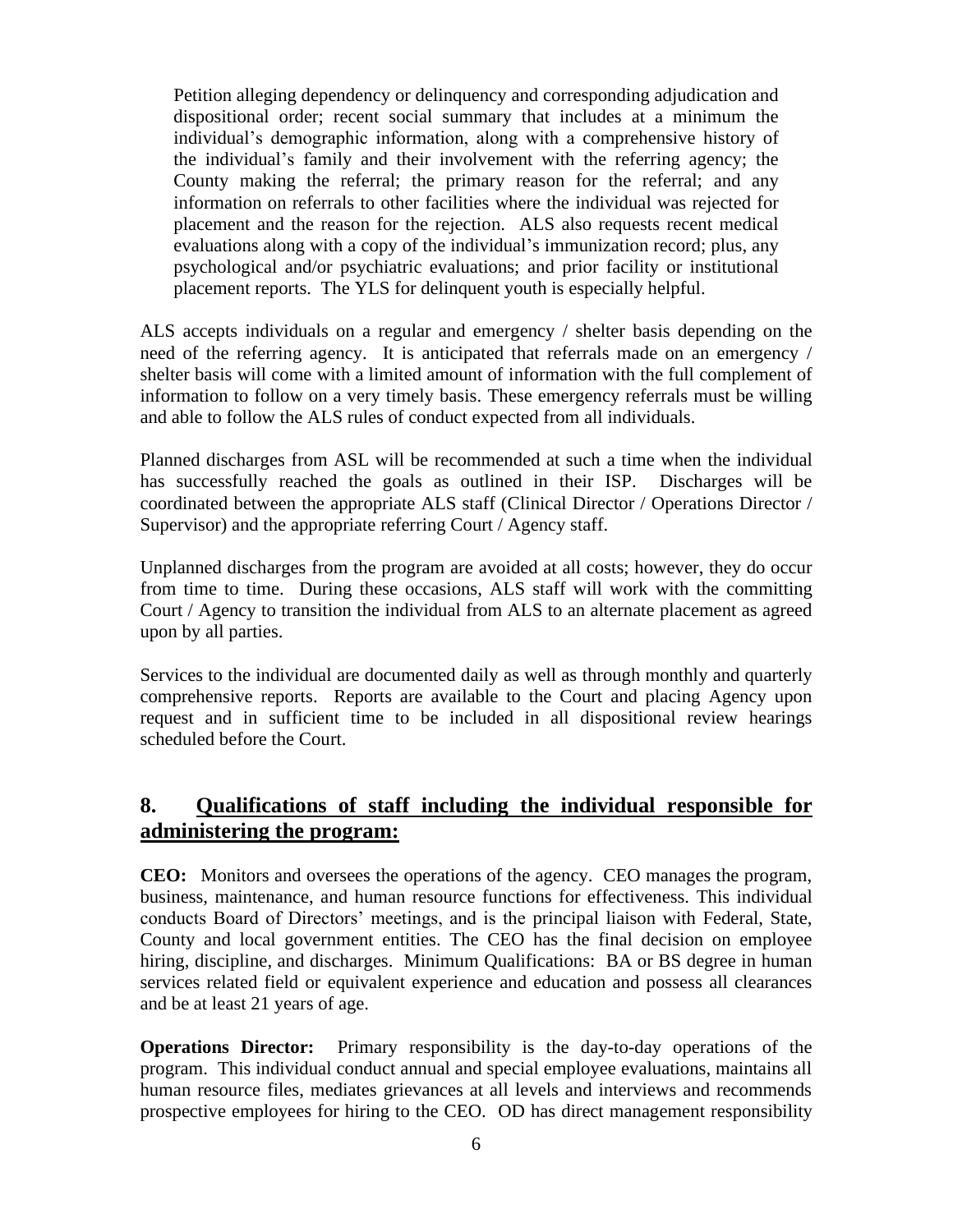of the Clinical and Program Directors. OD has primary client admissions and discharge authority. Minimum Qualifications: BA or BS degree in human services related filed or equivalent experience and education and possess all required clearances and be at least 21 years of age.

**Clinical Director:** Act as lead liaison with counties, families and all other family service plan partners, administer admissions procedures for the program, manage ISPs, conduct group exercises and interventions, train staff in Cognitive Behavioral Therapy and Motivational Interviewing, conduct PTSD groups as needed and participate in staff meetings. Minimum Qualifications: A Master's Degree or BA or BS in counseling related field and three years of experience, possess all clearances and be at least 21 years of age.

**Program Director**: Monitors and directs the day-to-day program operations of the agency as well as supervises the daily monitoring of the effectiveness of the program. This individual conduct annual and special employee evaluations, and interviews and recommends prospective employees for hiring to the OD. Reviews client referral information and conducts client interviews. Makes recommendations for placement to the OD for admission. Minimum Qualifications: BA or BS degree in human services related filed or equivalent experience and education and possess all required clearances and be at least 21 years of age.

**Compliance Director:** Maintains an independent program overview and review protocol. Examines and reports on all individual grievances. Meets periodically with program individuals. Participates in referral review and interview activities. Assists in data collection and reporting as needed. Examines and reports on employee grievances. Meets periodically with staff members. Assists in business operations and contracting. Oversees the consistent scheduling and policy / procedures of staff services. Minimum Qualifications: BA or BS degree in human services related field, and possess all required clearances and be at least 21 years of age.

**Supervisor:** Supervise Youth Counselors and Youth Care Workers. Schedule employees for daily 24/7 structure and supervision, monitor and maintain individual files, coordinate transportation and attend court appearances, conduct annual and special performance evaluations for Youth Counselors and Youth Care Workers, ensure safety of apartments and monitor fire drills, review and implement disaster plan and maintain community relations with fire and police departments, schools, employers as well as transport and/or accompany youth to appointments and monitor and direct the day to day operations of the apartment sites. Minimum Qualifications: A BA or BS in a human service-related field or AD and equivalent experience, possesses all clearances, and is at least 21 years of age.

**Youth Counselor** – Maintain daily 24/7 structure and supervision, monitor individual safety and whereabouts at all time, complete wave evaluations, monitor ISP, transport and/or accompany youth to relevant appointments, assist in aspects of meal planning and preparation, monitor all living areas. Minimum Qualifications: BA or BS in a human service-related filed or equivalent type experience, possesses all clearances, and is at least 21 years of age.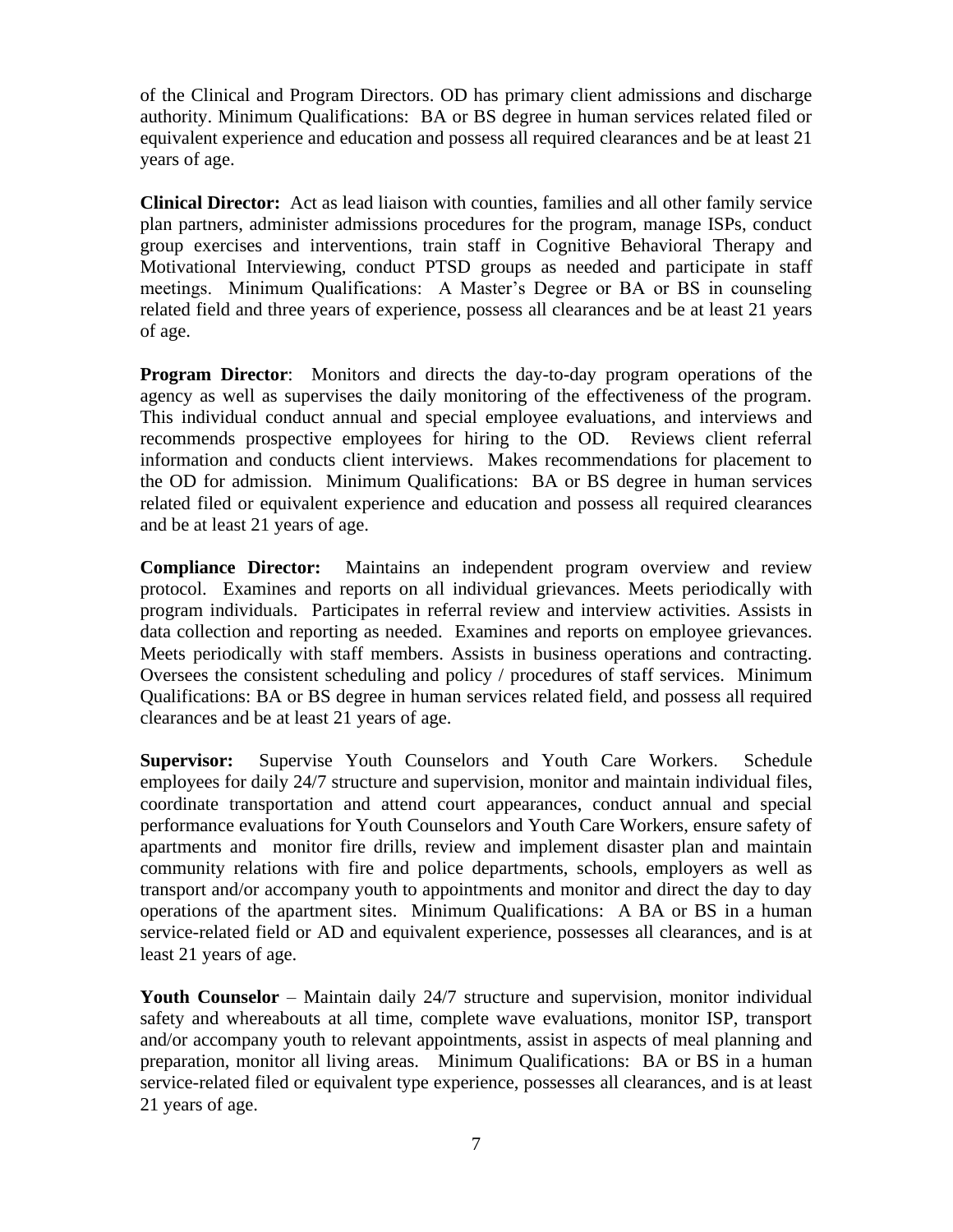**Youth Care Worker –** Monitor individual safety and whereabouts at all times, keep common areas in order, all house laundry washed, dried and folded and stored in orderly fashion, inspect each apartment for property cleanliness and safety, conduct perimeter checks of the grounds and facility during shift coverage, inventory supplies on weekly basis and transport students to necessary appointments. Minimum Qualification: High School diploma or equivalent, possess all clearances, and is at least 21 years of age.

# **9. The degree and method of family involvement and the method used to maintain family involvement:**

ALS believes that an individual's family is an important part of their development into adulthood. Upon admissions, families are encouraged to participate in the development of the ISP. Depending on a individual's progress and treatment track, the individual's family may be called upon for providing home visits for the individual and as a resource upon release. Family units who seek support in the reunification process will be assisted by the Clinical Director.

ALS recognizes the need for a permanent connection for all individuals. When independence is the goal, the agency and individual staff are committed to the permanency need of the residents.

# **10. Behavioral management policies and techniques including the disciplinary methods utilized by the agency and how these disciplinary measures are linked to the agency's policies:**

ALS utilizes a daily point system whereas individuals are evaluated on separate behavioral areas daily. Individuals are required to accumulate a minimum percentage of points to earn privileges such as community time, social outings, use of cell phone, house phone, and use of computer (other than for homework). Individuals who fail to earn the minimum number of points are subject to consequences agreed to in advance by each individual.

Because of the independent nature of the ALS program, it is extremely important that the youth placed in the program adhere to all program rules as well as all local and State laws. For everyone's safety, ALS has developed the following list of non-negotiable rules. These rules apply equally to all of the TL apartments.

- **Safety:** All individuals are expected to act in a safe manner and report all safety concerns.
- **Tobacco:** Smoking and smokeless tobacco products including vapes are not permitted in any apartment or on ALS grounds;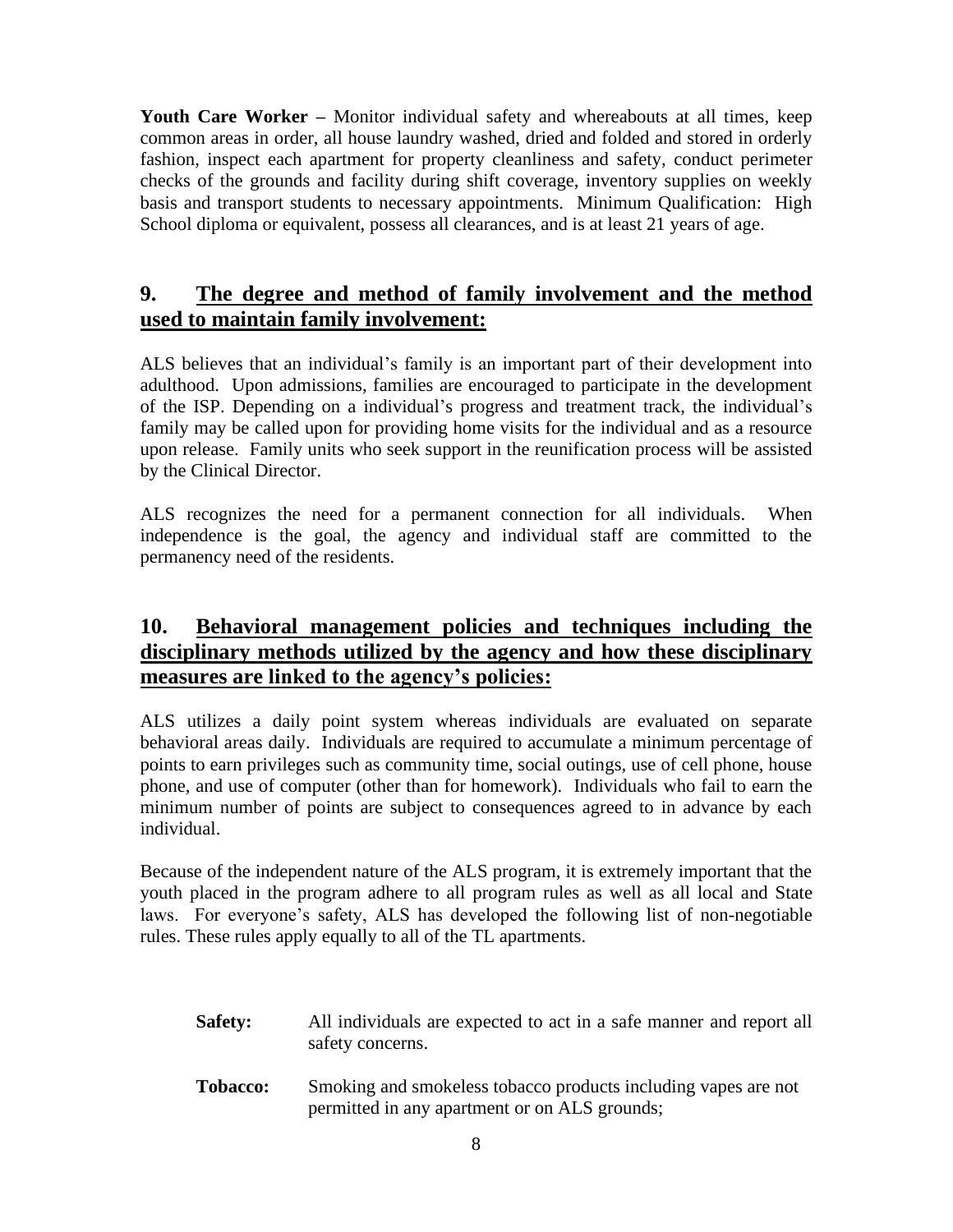| <b>Drugs:</b>            | Non-prescription drugs are not permitted. All prescription drugs<br>and over the counter medications are monitored by ALS staff.<br>ALS staff may randomly drug test an individual at any time with<br>probable cause; |
|--------------------------|------------------------------------------------------------------------------------------------------------------------------------------------------------------------------------------------------------------------|
| Alcohol:                 | Possession or consumption of alcohol is not permitted;                                                                                                                                                                 |
| <b>Visitors:</b>         | No unauthorized visitors are permitted;                                                                                                                                                                                |
| <b>Sexual relations:</b> | Sexual relations of any kind are prohibited in the<br>apartments and on ALS grounds.                                                                                                                                   |

## **11. Educational and training services available:**

ALS students may attend community based high school educational facilities or alternative educational programs operated by the local school districts or other numerous community organizations. This includes GED preparation, instruction and testing. As may be appropriate, ALS students are eligible to attend community or local colleges in order to pursue an associate or bachelor's degree of their choosing. Technical schools for welding, food service, nursing assistant, construction trades, information and medical technology and other specialties are available as well. ALS also provides remedial tutoring services for interested students via Title 1 programing.

# **12. Recreational activities provided as part of the program of services, if any:**

ALS individuals have access to a wide variety of community based recreational activities including shopping, movies, community and amusement parks, playgrounds, walking and bicycle trails, and theaters. Based upon the level of the individual's behavior, they are able to pursue the recreational activity of their choosing.

## **13. Policies and arrangements regarding religious observances:**

At the time of admission, ALS individuals are asked which if any religious affiliation they identify with. If at any time during their time with ALS an individual expresses an interest in attending a religious program, the staff at ALS will help them make arrangements to attend the service or function of their choice.

## **14. Anticipated Outcomes:**

ALS subscribes to the philosophy that all individuals need to have a permanent connection in their lives, during and especially, following discharge from the juvenile system. Therefore, ALS stresses family involvement and seeks to assist the individual in finding, identifying, nurturing, and compromising with the significant other individuals they have or will encounter. Even though there may be initial resistance to adoption,